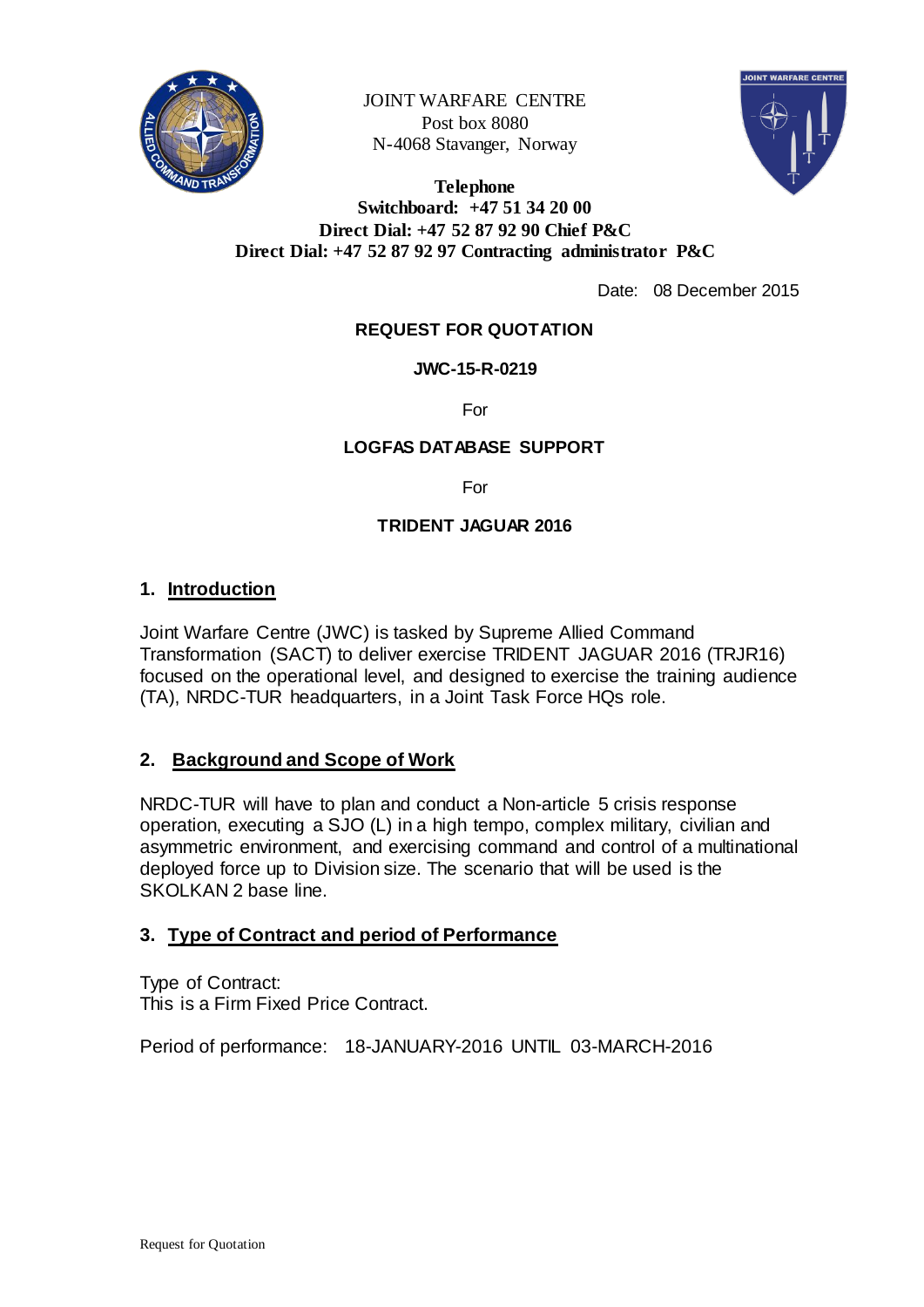# **4. Tasking and deliverables:**

 Develop the de-conflicted exercise Multinational Detailed Deployment Plan (MNDDP) for Phases IIIA (RSOM) and IIIB (Execution) for forces and sustainment. LOGFAS FORMAT

Deliverable: Exercise MNDDP for Phases IIIA and IIIB with sourced and unsourced capabilities.

 Develop the LOGFAS Force Profiles and Holdings (FP&H) utilizing the TA's Statement of Requirements (SOR) from the Operation Plan (OPLAN) and generic sustainment parameters for each sourced unit.

Deliverable: set of LOGFAS FP&H.

 Develop, in cooperation with the TA, the GEOMAN data to include: a. Networks (air, sea, road, rail, inland waterway, and pipeline) b. GEOLOCs (ports, cities, logistics nodes, etc.)

# **Optional: Tasking and deliverables:**

- The contractor will visit the TA (2 working days) during the Crisis Response Planning (CRP) phase (CONOPS and OPLAN development) (18 JAN – 19 FEB) to gain a good understanding on the logistics and RSOM concept for the operation, and to further coordinate with the TA the works listed above. This visit will be to Istanbul, Turkey.
- The contractor shall provide the name, email and telephone number of a person that the TA, JWC (ODE) and JFC Brunssum (OCE) could contact (18 JAN - 3 MAR 16 / 0800-1600 hrs CET) in order to provide guidance or coordinate the status of the deliverables (support-desk).

# **5. Schedule of Delivery**

The contractor shall provide a draft version of all deliverables listed above by the 26 FEB 16, and a final version by the 3 MAR 16.

Expected delivery of Force Generation (FoG) products (items to be delivered by JWC):

- a. Initial pool of forces available for planning: 1 DEC 2015.
- b. CJSOR: 3 FEB 2016.
- c. Allied Force List (AFL): 10 FEB 2016.
- d. Allied Disposition List (ADL): 19 FEB 2016.

If deemed necessary by the TA, NRDC-TUR personnel will visit the contractor during the development of the deliverables. Related costs will be covered by TA.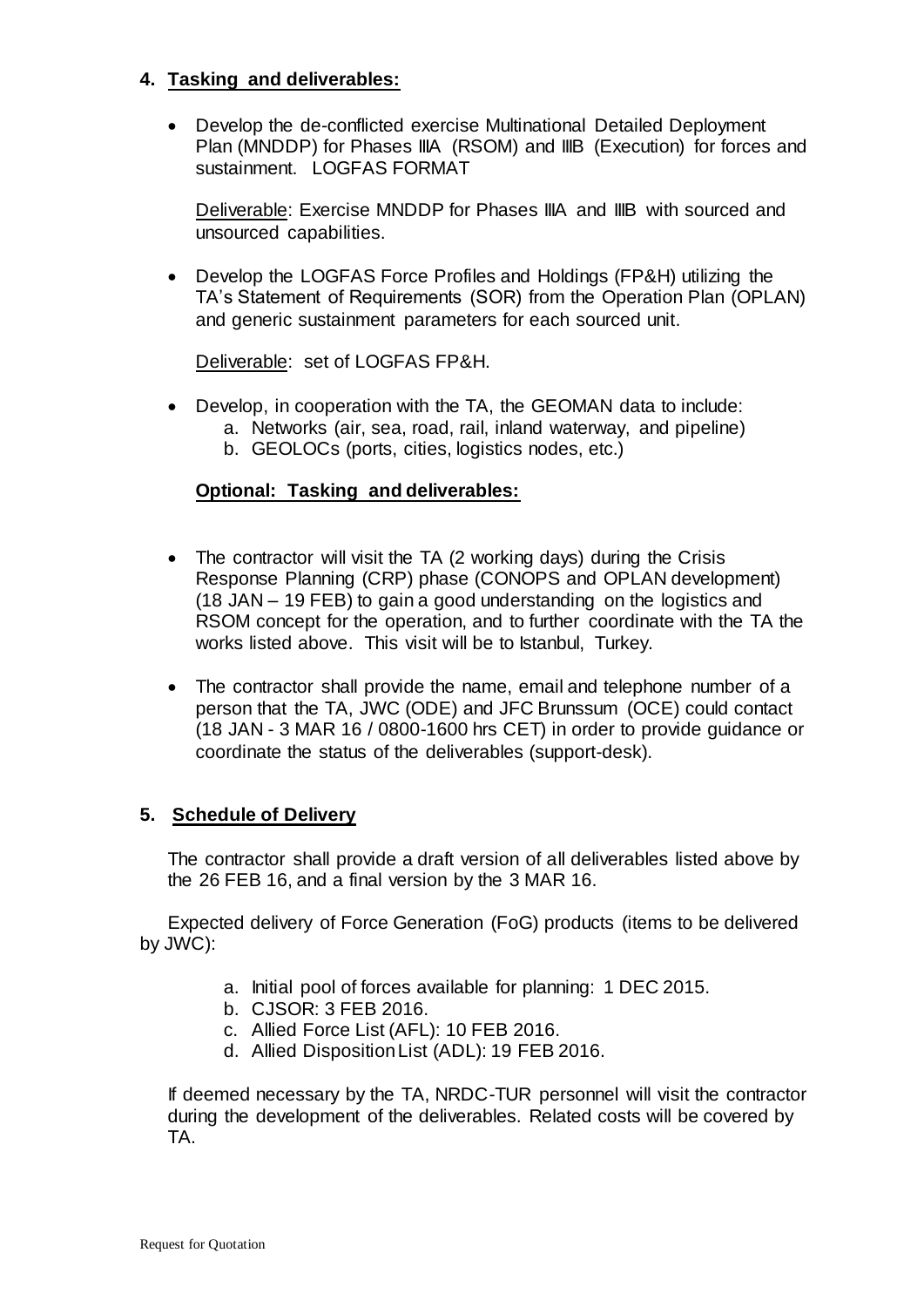The dates for the visits listed above are to be coordinated by the TA and the contractor. JWC personnel might participate in these visits.

The contractor will provide a detailed schedule (1/2 a day by 1/2 a day) detailing the expected development of the deliverables. This will provide visibility to the TA and JWC on the development process, and would improve coordination.

### **6. Place of Performance**

The work has to be done at the SUPPLIER'S offices except for the visit (2 Working Days) with the TA at ISTANBUL, TUIRKEY.

### **7. Security Considerations**

The contractor's personnel visiting the TA must have a NATO Security Clearance.

The release of classified or unclassified project related information to authorities or persons outside the Internal Review project (non-participants) without prior approval is expressly prohibited.

# **8. Partial Bidding**

Partial Bidding is NOT AUTHORIZED.

### **9. Bid Closing Date**

Bids must be received at JWC **not later than 11:00 hours (local time) 04 January 2016**. At that time and date, bidding will be closed.

#### **10. Bid Submittal**

Submit the below bid form to the following email addresses:

BID PROPOSAL JWC-15-R-0219 LOGFAS SUPPORT 2016

Email Address: [psc@jwc.nato.int](mailto:psc@jwc.nato.int) [christopher.wynn@jwc.nato.int](mailto:roberto.rodriguez-santiago@jwc.nato.int)